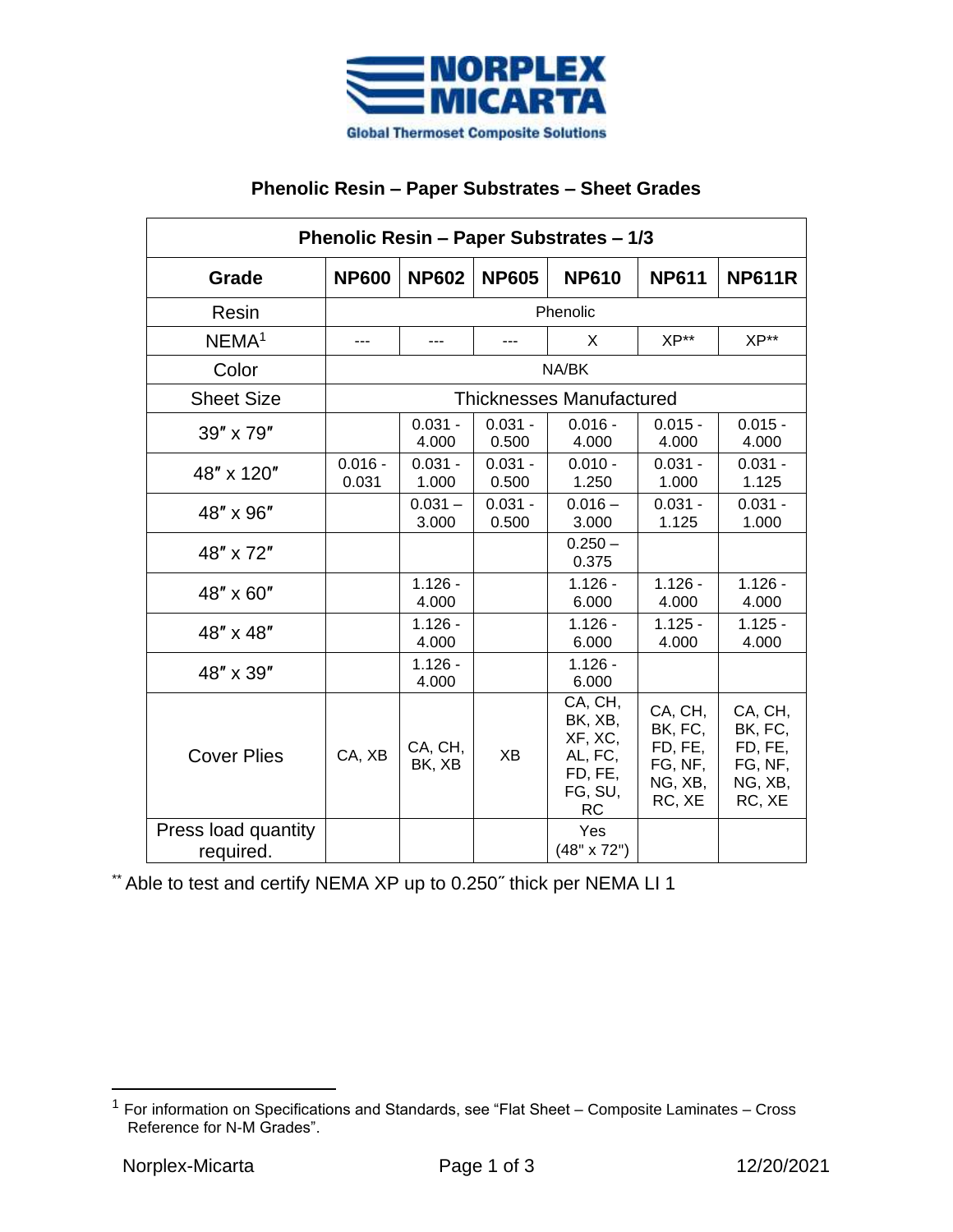

| Phenolic Resin - Paper Substrates - 2/3 |                                                |                    |                    |                    |                      |  |  |  |
|-----------------------------------------|------------------------------------------------|--------------------|--------------------|--------------------|----------------------|--|--|--|
| Grade                                   | <b>NP612</b>                                   | <b>NP625</b>       | <b>NP629</b>       | <b>NP630</b>       | <b>NP631</b>         |  |  |  |
| Resin                                   | Phenolic                                       |                    |                    |                    |                      |  |  |  |
| NEMA <sup>2</sup>                       | <b>XPC</b>                                     | <b>XPC</b>         | XX                 |                    |                      |  |  |  |
| Color                                   | NA/BK                                          |                    |                    |                    |                      |  |  |  |
| <b>Sheet Size</b>                       | <b>Thicknesses Manufactured</b>                |                    |                    |                    |                      |  |  |  |
| 39" x 79"                               | $0.010 -$<br>1.000                             | $0.015 -$<br>1.000 | $0.010 -$<br>5.000 | $0.010 -$<br>5.000 | $.020 -$<br>1.000    |  |  |  |
| 48" x 120"                              | $0.031 -$<br>1.000                             | $0.031 -$<br>1.000 | $0.031 -$<br>1.125 | $0.031 -$<br>1.125 | $0.031 -$<br>1.000   |  |  |  |
| 48" x 96"                               |                                                |                    | $0.062 -$<br>1.125 | $0.062 -$<br>1.125 |                      |  |  |  |
| 48" x 60"                               |                                                |                    | $1.126 -$<br>4.000 | $1.126 -$<br>4.000 |                      |  |  |  |
| 48" x 48"                               |                                                |                    | $1.126 -$<br>5.000 | $1.126 -$<br>5.000 |                      |  |  |  |
| 48" x 39"                               |                                                |                    | $1.126 -$<br>4.000 | $1.126 -$<br>4.000 |                      |  |  |  |
| <b>Cover Plies</b>                      | FC, FD,<br>FE, FG,<br>NB, PV,<br>RC, XA,<br>XВ | CA, CH,<br>BK, XB  |                    |                    | XA, XB,<br><b>RC</b> |  |  |  |
| Press load<br>quantity required.        |                                                |                    |                    |                    |                      |  |  |  |

 $2$  For information on Specifications and Standards, see "Flat Sheet – Composite Laminates – Cross Reference for N-M Grades".